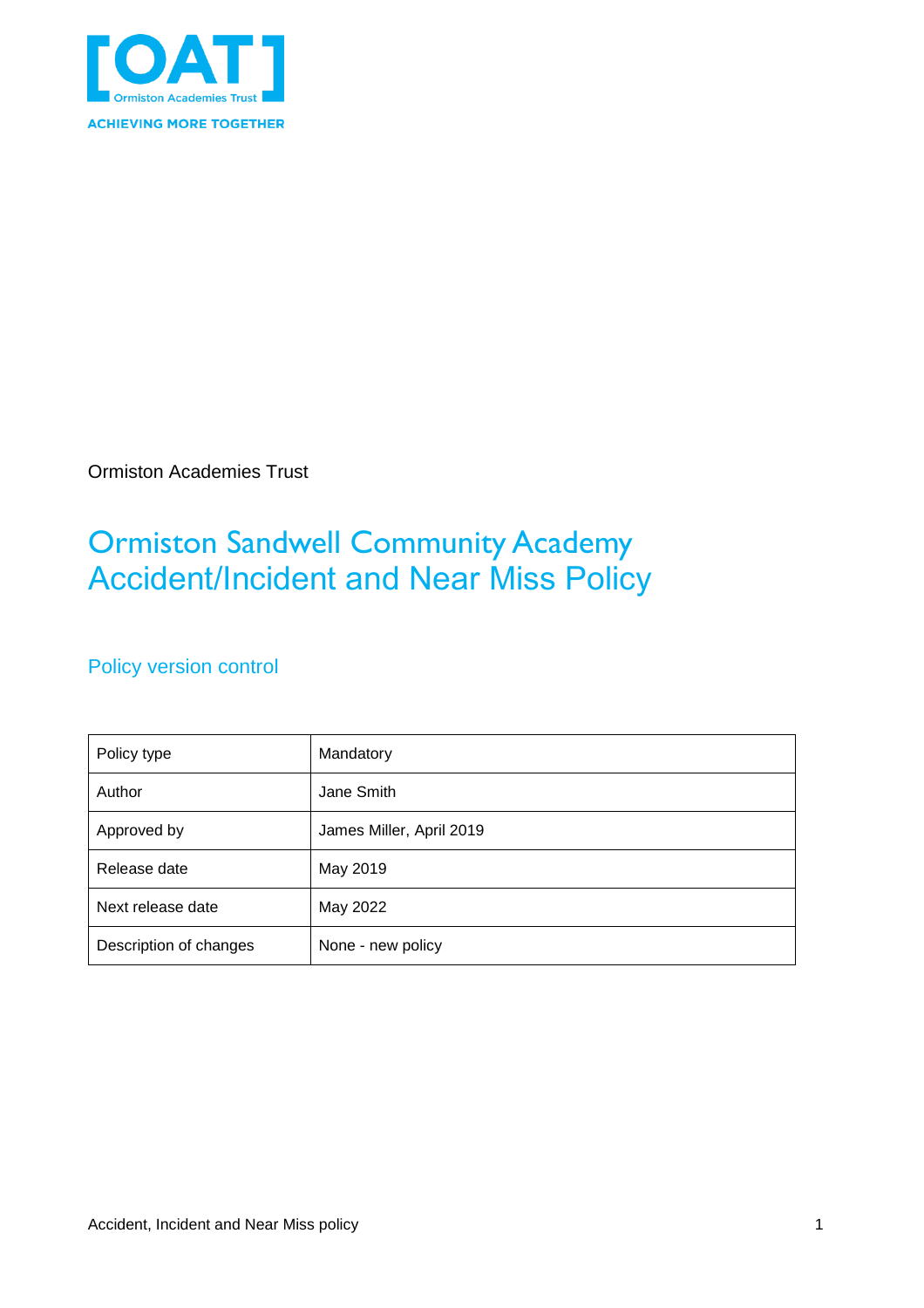

| 2. |      |  |  |  |
|----|------|--|--|--|
|    |      |  |  |  |
|    |      |  |  |  |
|    | 4.1. |  |  |  |
|    | 4.2. |  |  |  |
|    | 4.3. |  |  |  |
|    | 4.4. |  |  |  |
|    | 4.5. |  |  |  |
| 5. |      |  |  |  |
| 6. |      |  |  |  |
|    |      |  |  |  |
|    |      |  |  |  |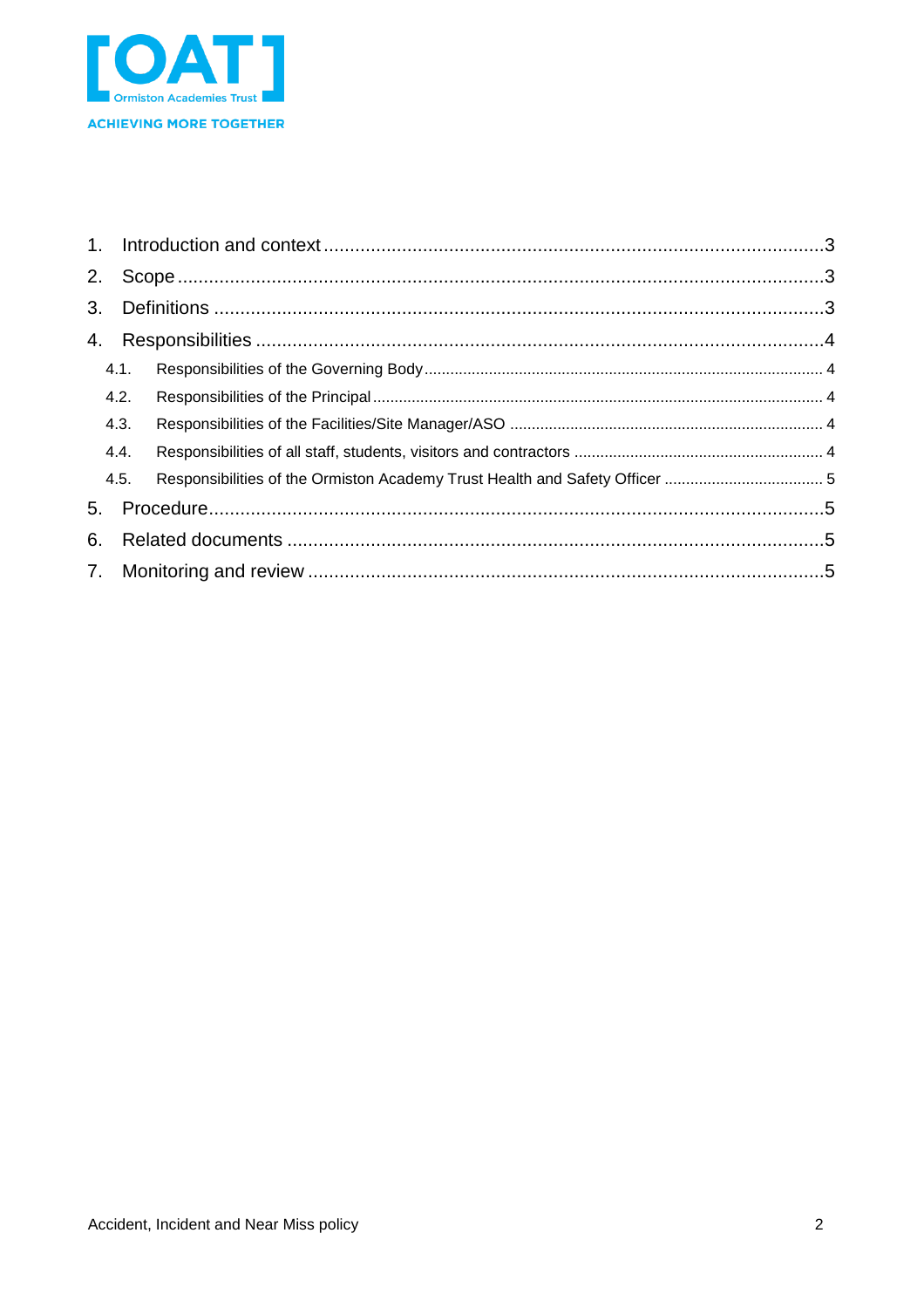

# <span id="page-2-0"></span>1. Introduction and context

The main aim of this policy is to ensure that the academy has arrangements in place to protect and preserve the health and safety of all students, staff members, visitors and contractors. All accidents, incidents and near misses, must be reported so that they can be investigated in order to prevent recurrence and ensure continuous safety management improvement. In some cases, the Enforcing Authority (Health and Safety Executive) must be informed by law that an accident or incident has occurred.

## <span id="page-2-1"></span>2. Scope

This policy is applicable to all full-time, part-time and supply staff, students, contractors, volunteers, visitors, and work placement students and to all OAT academies.

## <span id="page-2-2"></span>3. Definitions

Accident: An accident is an unplanned event that has led to a loss, i.e. injury to a person or damage to plant, equipment, property or the environment.

**Incident:**

- **near miss**: an event not causing harm, but has the potential to cause injury or ill health
- **undesired circumstance**: a set of conditions or circumstances that have the potential to cause injury or ill health

**Dangerous Occurrence**: one of a number of specific, reportable adverse events, as defined in the Reporting of Injuries, Diseases and Dangerous Occurrences Regulations 2013 (RIDDOR)

**RIDDOR:** "The Reporting of Injuries, Diseases and Dangerous Occurrences Regulations 2013 (RIDDOR)"

Example of types of accidents, incidents, near misses and dangerous occurrences include:

- accidents resulting in personal injury to employees, students, contractors, visitors and members of the public (NB – for the purpose of the policy students are classed as member of the public under RIDDOR)
- accidents resulting in damage to plant, property and equipment
- dangerous occurrences e.g. a fire occurring which results in suspension of normal work for 24 hours
- cases of work-related (occupational) ill-health, infection or disease
- near misses that could have caused personal injury or damage to equipment, plant etc.
- vehicle incidents whilst at work, including personal injury or vehicle damage, this applies to:
	- $\circ$  occasional business users, car allowance users, mini bus drivers, company car users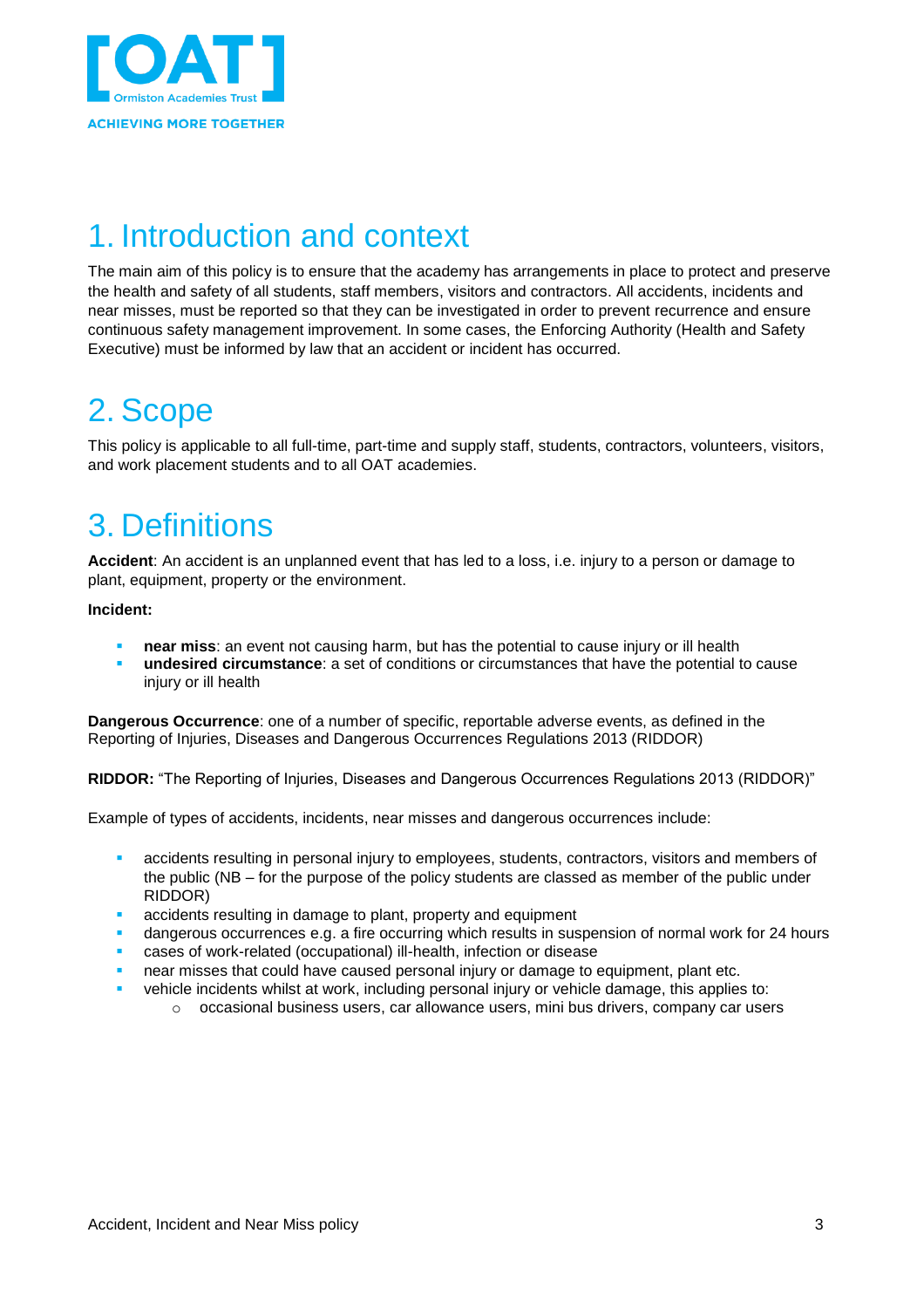

# <span id="page-3-0"></span>4. Responsibilities

#### <span id="page-3-1"></span>4.1. Responsibilities of the Governing Body

- **In conjunction with the Principal the Governing Body will help identify key risks relating to possible** accidents and injuries and ensure they are adequately controlled as to prevent them occurring.
- Liaise with the OAT National Director of Estates and Technology, and/or the OAT Health and Safety Officer for the point of contact for dealing with any critical incidents in the region.

#### <span id="page-3-2"></span>4.2. Responsibilities of the Principal

The Principal has the overall responsibility to ensure that appropriate and sufficient arrangements are in place to enable prompt action to be taken in the event of any medical emergency, accident or illness. This includes ensuring that sufficient time and resources are allocated to enable this to happen such as:

- Take reasonably practicable steps to ensure the Accident Incident and Near Miss Policy is implemented by all members of staff across the academy.
- The Principal must ensure that all accidents, incidents and near misses are recorded, using the on line accident recording system.
- Ensure staff follow the accident and incident reporting procedure available on OATnet.
- Ensure investigations where appropriate are carried out, and OAT's Health and Safety Officer is kept informed through the online recording system.

### <span id="page-3-3"></span>4.3. Responsibilities of the Facilities/Site Manager/ASO

- **All department Managers/ASO must ensure that all accidents, incidents and near misses are** recorded, using the online accident recording system.
- **Ensure staff follow the accident and incident reporting procedure available on OATnet.**
- **E** Ensure RIDDOR reportable accidents are investigated further using the accident investigation template on OATnet, and all additional information uploaded onto the accident reporting system on OATnet.
- When accidents do require an investigation, Line Managers must review risk assessments, review training, and if needed alter working practices, ensuring any changes are communicated to staff.

#### <span id="page-3-4"></span>4.4. Responsibilities of all staff, students, visitors and contractors

Ensure that all staff, pupils, visitors and contractors are applying health and safety regulations and adhering to any rules, routines and procedures in place.

Ensure that all staff, students and visitors are aware of the reporting process for accidents, incidents and near misses.